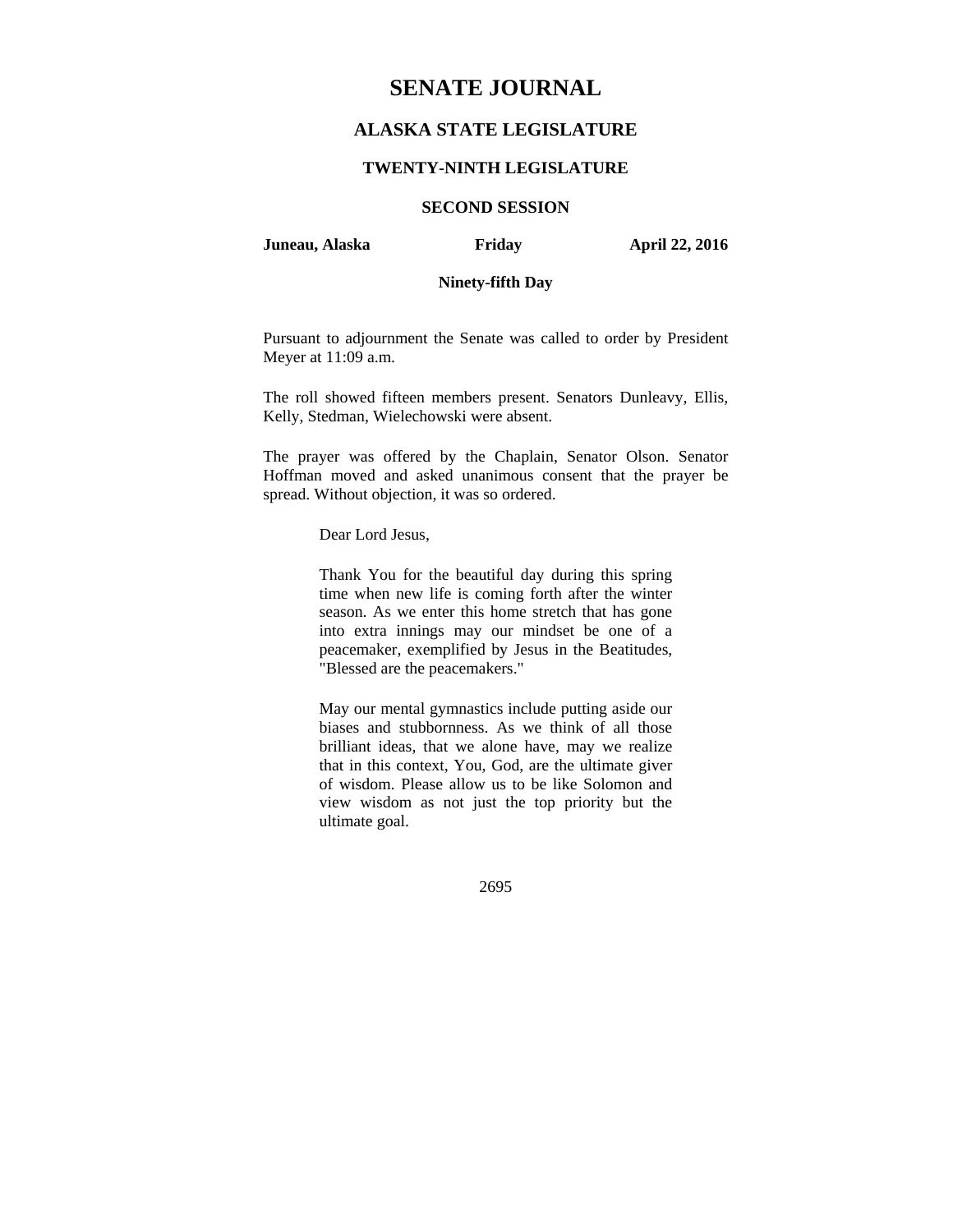As we remember the family and friends we will go to when we finally adjourn, may the end result be done in thoughtfulness and consideration.

In Your name, Amen.

Senator Egan led the Senate in the Pledge of Allegiance.

## **Certification**

Senator Coghill moved and asked unanimous consent that the journals for the ninetieth through ninety-fourth legislative days be approved as certified by the Secretary. Without objection, it was so ordered.

Senator Coghill moved and asked unanimous consent Senators Dunleavy, Wielechowski be excused from a call of the Senate today. Without objection, Senators Dunleavy, Wielechowski were excused.

The presence of Senator Kelly was noted.

#### **Messages from the House**

#### **SB 196**

Message dated April 20 was read stating the House has failed to recede from its amendment to CS FOR SENATE BILL NO. 196(FIN), namely:

HOUSE CS FOR CS FOR SENATE BILL NO. 196(FIN) "An Act relating to the amount appropriated for power cost equalization; relating to the use of certain unexpended earnings from the power cost equalization endowment fund; and providing for an effective date."

The Speaker has appointed the following members to a Conference Committee to meet with the like committee from the Senate to consider the bills:

 Representative Edgmon, Chair Representative Saddler Representative Kawasaki

Senate members appointed April 20 (page 2688).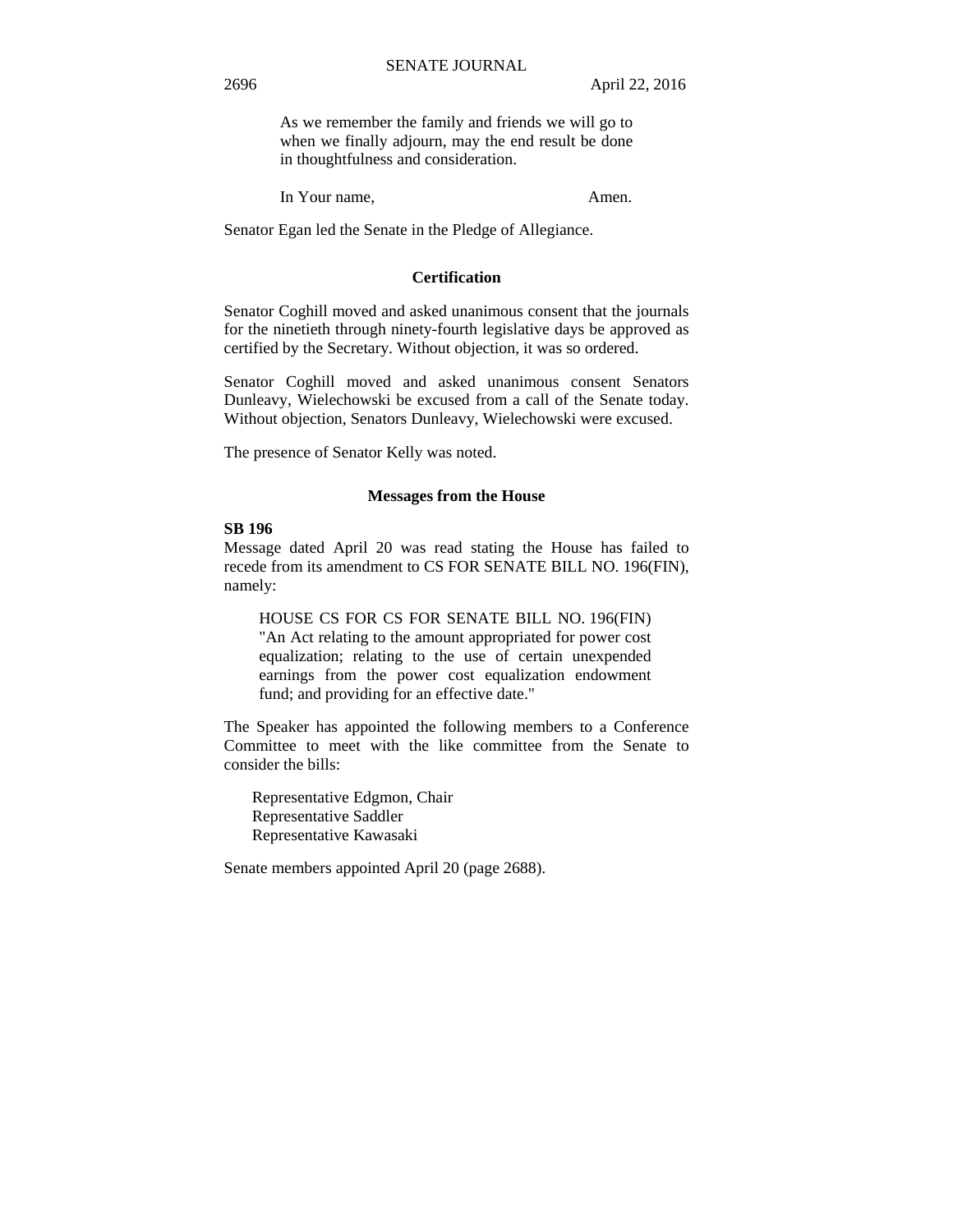## **Recede Messages**

#### **HB 137**

Message dated April 20 was read stating the House failed to concur in the Senate amendments to CS FOR HOUSE BILL NO. 137(FIN) am "An Act raising certain fees related to sport fishing, hunting, and trapping; relating to the fish and game fund; providing for the repeal of the sport fishing surcharge and sport fishing facility revenue bonds; replacing the permanent sport fishing, hunting, or trapping identification card for certain residents with an identification card valid for three years; relating to hunting and fishing by proxy; relating to fish and game conservation decals; raising the age of eligibility for a sport fishing, hunting, or trapping license exemption for state residents; raising the age at which a state resident is required to obtain a license for sport fishing, hunting, or trapping; and providing for an effective date" and respectfully requests the Senate to recede from its amendments, namely:

> SENATE CS FOR CS FOR HOUSE BILL NO. 137(FIN) am S "An Act establishing an intensive management surcharge; providing for the repeal of the intensive management surcharge; establishing certain special hunting and fishing licenses and permits for residents with developmental disabilities; establishing a separate sustainable wildlife account in the fish and game fund; raising certain fees related to sport fishing, hunting, and trapping; relating to the fish and game fund; providing for the repeal of the sport fishing surcharge and sport fishing facility revenue bonds; relating to the regulation of nonresident hunters; relating to hunting and fishing by proxy; relating to fish and game conservation decals; raising the age at which a state resident is required to obtain a license for sport fishing, hunting, or trapping; relating to the Chitina dip net fishery; and providing for an effective date."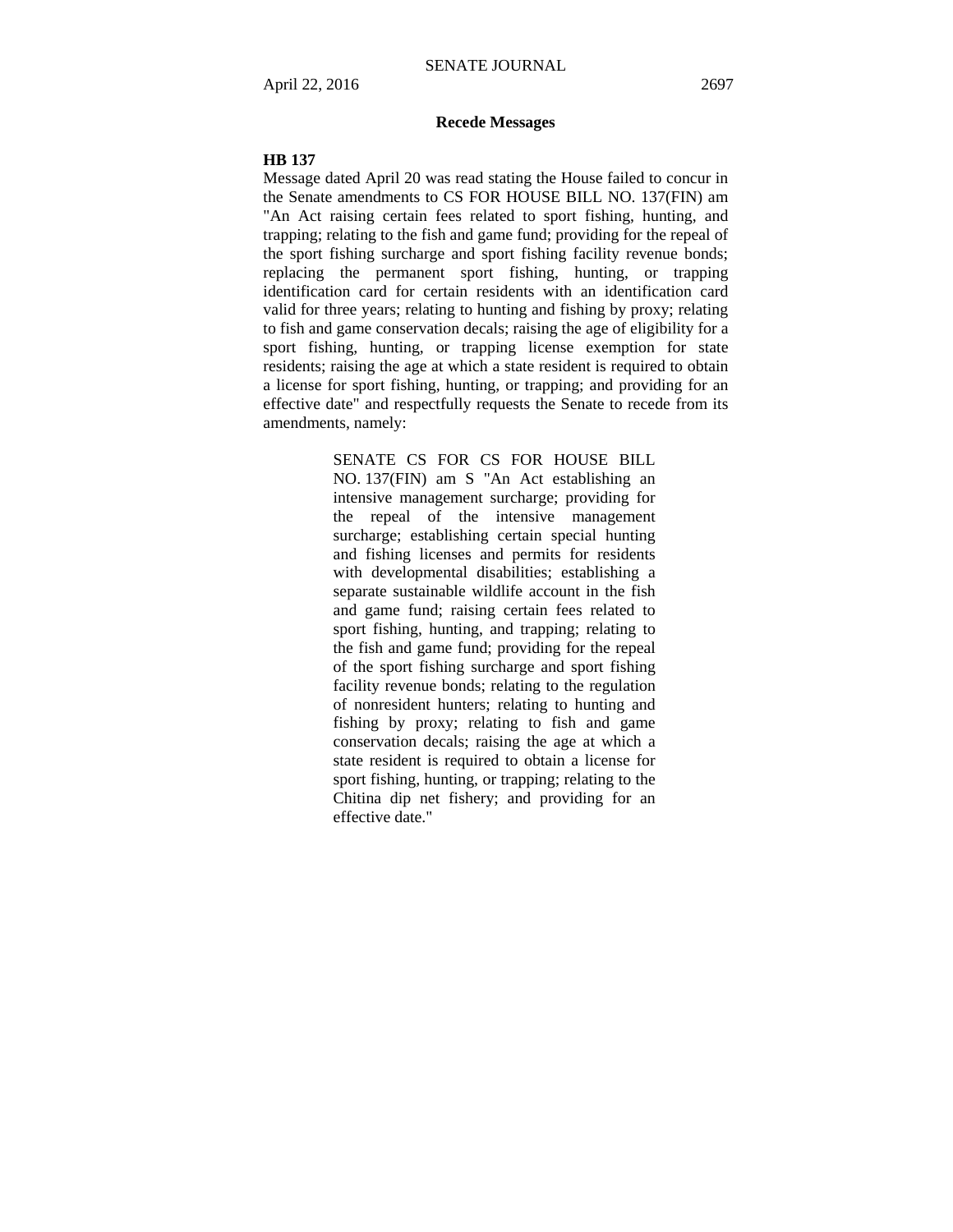In the event the Senate fails to recede, the Speaker has appointed the following members to a Conference Committee to meet with a like committee from the Senate to consider the bills:

Representative Talerico, Chair Representative Nageak Representative Tarr

The recede message was held on the Secretary's desk.

## **HB 156**

Message dated April 17 was read stating the House failed to concur in the Senate amendment to CS FOR HOUSE BILL NO. 156(EDC) am "An Act relating to the duties of the State Board of Education and Early Development, the Department of Education and Early Development, school boards, and school districts; relating to public school curriculum and assessments; relating to compliance with federal education laws; relating to public school accountability; relating to a statewide assessment plan and review of education laws and regulations; and providing for an effective date" and respectfully requests the Senate to recede from its amendment, namely:

SENATE CS FOR CS FOR HOUSE BILL NO. 156(FIN)

"An Act relating to a parent's right to direct the education of a child; relating to the duties of the state Board of Education and Early Development, the Department of Education and Early Development, school boards, and school districts; relating to public school curriculum and assessments; relating to compliance with federal education laws; relating to public school accountability; relating to a statewide assessment plan and review of education laws and regulations; repealing the minimum expenditure for instruction for school districts; relating to sex education, human reproduction education, and human sexuality education; relating to suicide awareness and prevention training; relating to contracts for student assessments; relating to questionnaires and surveys administered in public schools; relating to physical examinations for teachers; and providing for an effective date."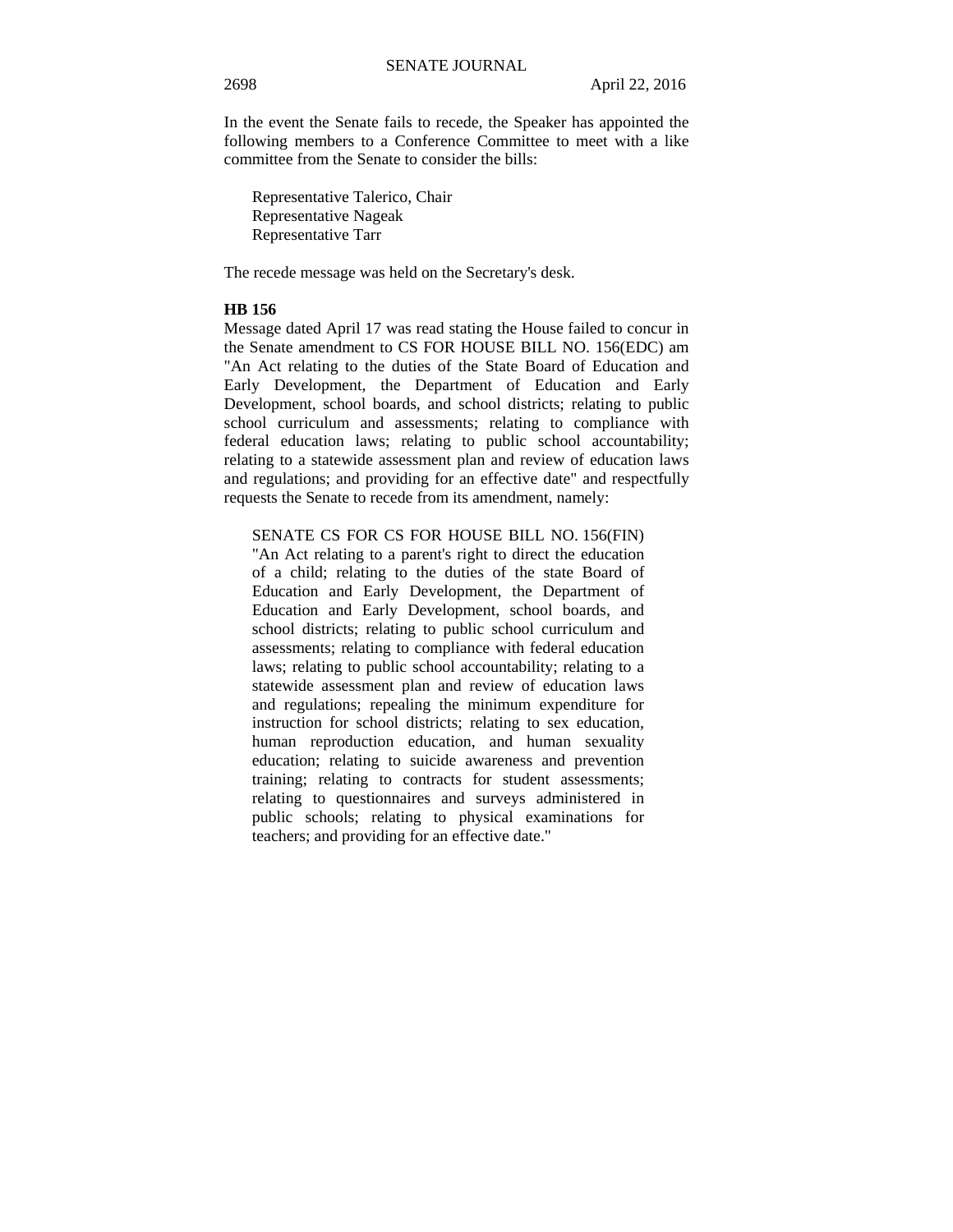April 22, 2016 2699

In the event the Senate fails to recede, the Speaker has appointed the following members to a Conference Committee to meet with a like committee from the Senate to consider the bills:

Representative Keller, Chair Representative Talerico Representative Kreiss-Tompkins

The recede message was held on the Secretary's desk.

### **Special Committee Reports**

### **SB 196**

April 22, 2016

Mr. President: Mr. Speaker:

The Conference Committee considering CS FOR SENATE BILL NO. 196(FIN) "An Act relating to the amount appropriated for power cost equalization; relating to the use of certain unexpended earnings from the power cost equalization endowment fund; and providing for an effective date"

and

#### HOUSE CS FOR CS FOR SENATE BILL NO. 196(FIN)

requests limited powers of free conference on the following specific point:

Section 3 - Which relates to the formula to appropriate excess earnings from the PCE fund

Signing the report: Senator Hoffman, Chair, Senators MacKinnon, Bishop; Representative Edgmon, Chair, Representatives Saddler, Kawasaki.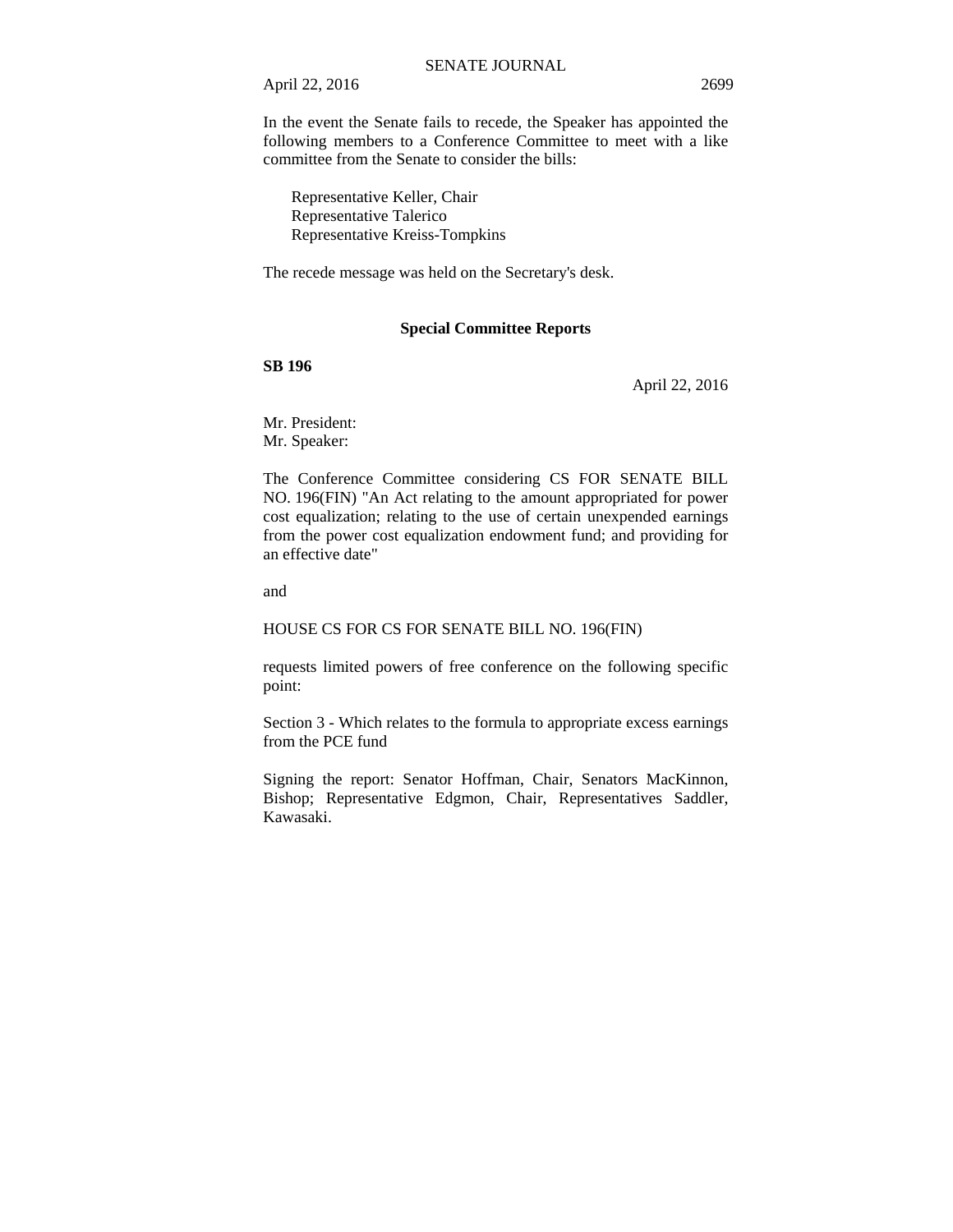President Meyer granted the Senate members limited powers of free conference as requested.

The Secretary was requested to notify the House.

## **Consideration of the Calendar**

#### **Citations**

Honoring - Logan McKinley Juhl 2016 Alaska Student Leader of the Year

Representative(s) Talerico

Senator(s) Bishop, Meyer, Coghill, Costello, Dunleavy, Egan, Ellis, Gardner, Giessel, Hoffman, Huggins, Kelly, MacKinnon, McGuire, Micciche, Olson, Stedman, Stevens, Stoltze, Wielechowski

Senator Coghill moved and asked unanimous consent that the citation be adopted. Without objection, the citation was adopted and referred to the Secretary for transmittal.

Senator Coghill moved and asked unanimous consent that the following citation be made a special order of business. Without objection, it was so ordered.

#### **Special Order of Business**

In Memoriam - Chip Gallagher Representative(s) Tilton Senator(s) Stoltze, Meyer, Bishop, Coghill, Costello, Egan, Ellis, Gardner, Giessel, Hoffman, Huggins, Kelly, MacKinnon, McGuire, Micciche, Olson, Stedman, Stevens, Wielechowski

Senator Coghill moved and asked unanimous consent that the citation be adopted. Without objection, the citation was adopted and referred to the Secretary for transmittal.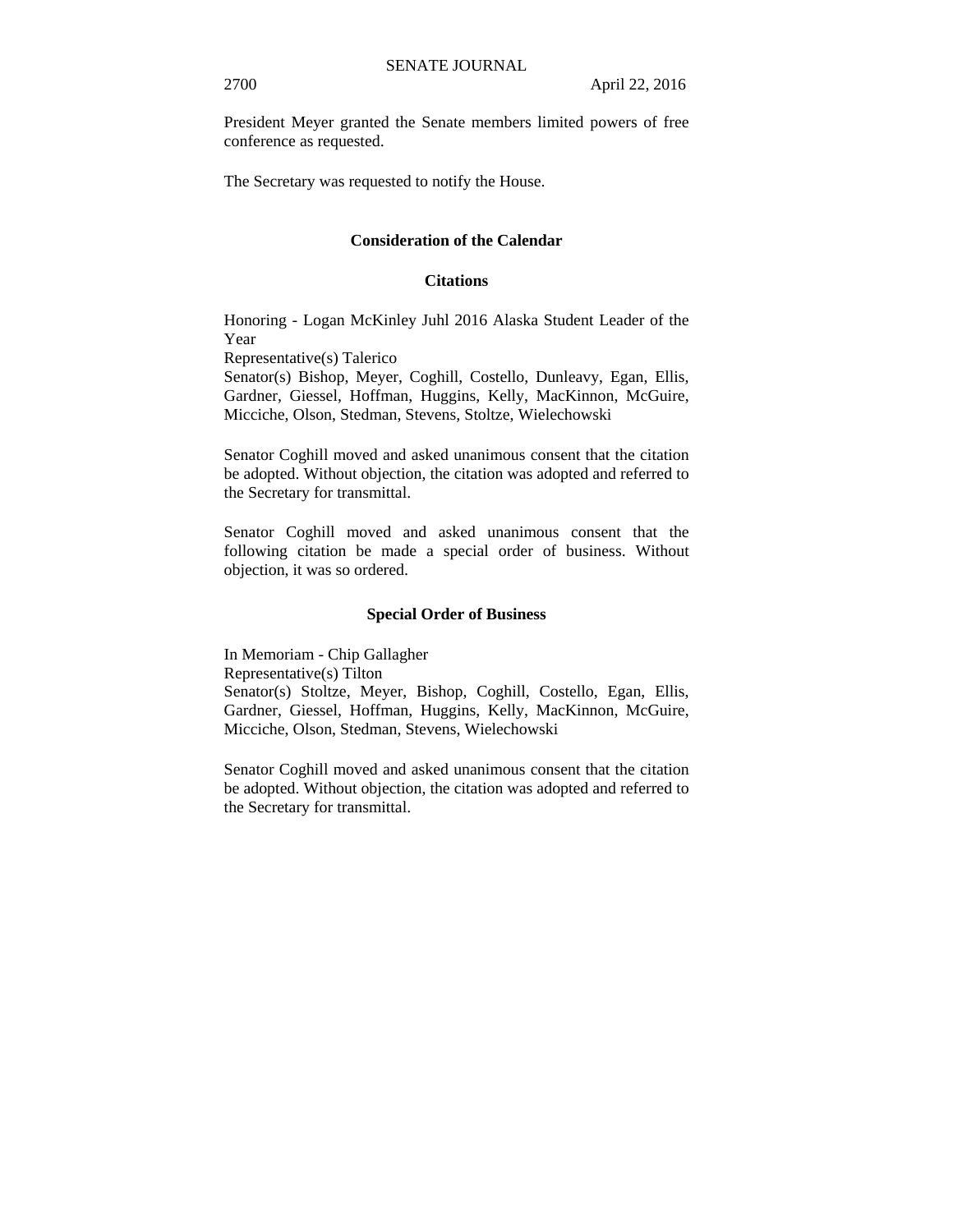#### **Unfinished Business**

Senator Gardner moved and asked unanimous consent to amend a prior excusal (page 2519) in order to be excused from a call of the Senate from afternoon plane time, April 28 through evening plane time, May 1. Without objection, Senator Gardner was excused.

#### **SB 165**

Senator Coghill moved that the Senate rescind its previous action in failing to concur in the House amendments to CS FOR SENATE BILL NO. 165(JUD) am "An Act relating to the presence of minors in the licensed premises of manufacturers, wholesalers, and retailers of alcoholic beverages; relating to the Alcoholic Beverage Control Board; relating to background checks for persons applying to operate marijuana establishments; relating to the offense of minor consuming; relating to revocation of a driver's license for a minor consuming offense; relating to the effect of the revocation of a driver's license for a minor consuming offense on a motor vehicle liability insurance policy; and amending Rule 17, Alaska Rules of Minor Offense Procedure."

The question being: "Shall the Senate rescind its previous action?" The roll was taken with the following result:

HCS CSSB 165(L&C) am H Rescind Previous Action in Failing to Concur in House Amendments?

## **YEAS: 14 NAYS: 2 EXCUSED: 2 ABSENT: 2**

Yeas: Bishop, Coghill, Costello, Egan, Gardner, Hoffman, Kelly, MacKinnon, McGuire, Meyer, Micciche, Olson, Stevens, Stoltze

Nays: Giessel, Huggins

Excused: Dunleavy, Wielechowski

Absent: Ellis, Stedman

and so, the Senate rescinded its previous action.

The question being: "Shall the Senate concur in the House amendments?" The roll was taken with the following result: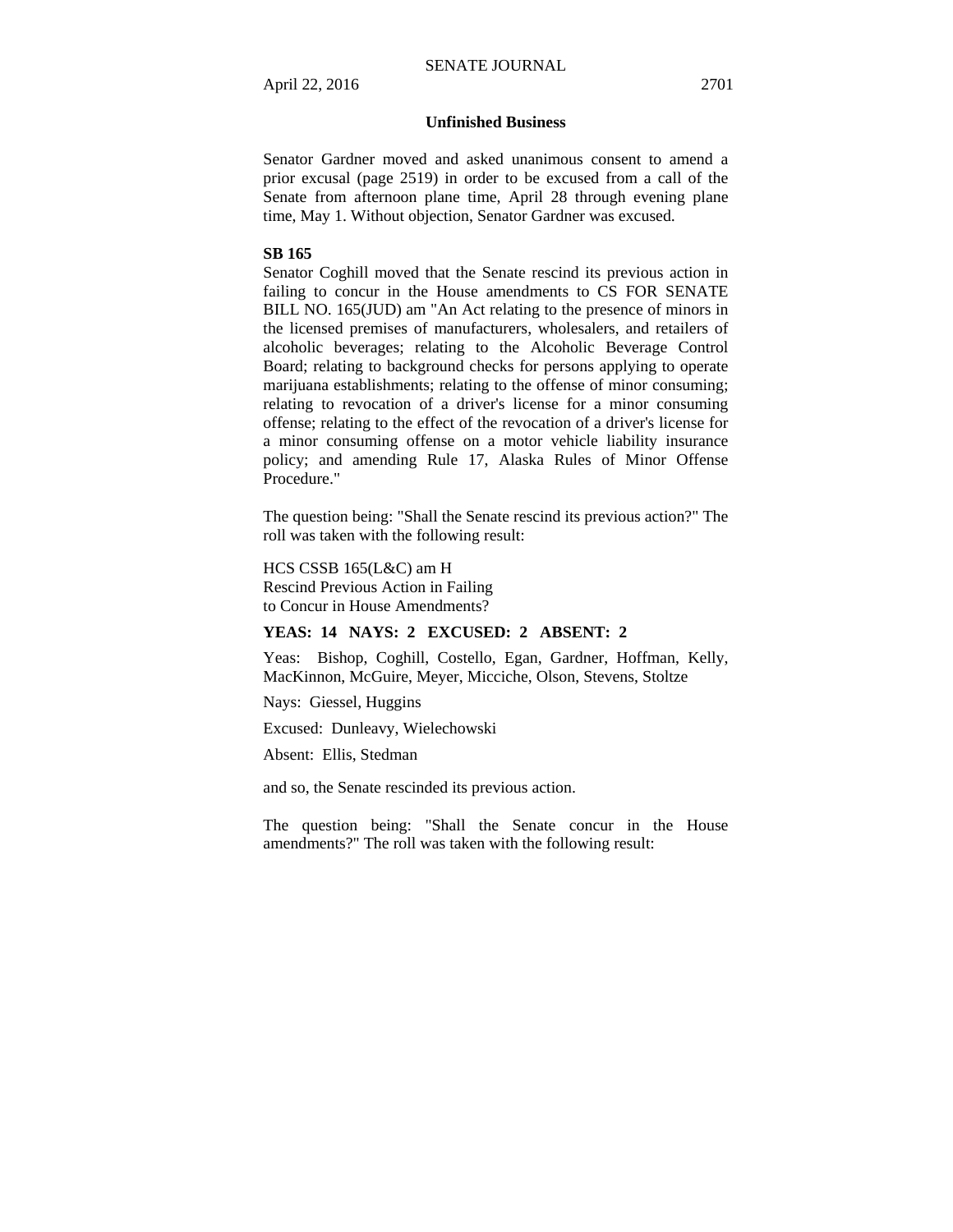HCS CSSB 165(L&C) am H Shall the Senate Concur in the House Amendments to CSSB 165(JUD) am? Court Rule

#### **YEAS: 14 NAYS: 2 EXCUSED: 2 ABSENT: 2**

Yeas: Bishop, Coghill, Costello, Egan, Gardner, Giessel, Hoffman, Kelly, MacKinnon, McGuire, Meyer, Micciche, Olson, Stevens

Nays: Huggins, Stoltze

Excused: Dunleavy, Wielechowski

Absent: Ellis, Stedman

and so, the Senate concurred in the House amendments, thus adopting HOUSE CS FOR CS FOR SENATE BILL NO. 165(L&C) am H "An Act relating to the presence of minors in the licensed premises of manufacturers, wholesalers, and retailers of alcoholic beverages; relating to the Alcoholic Beverage Control Board; relating to background checks for persons applying to operate marijuana establishments; relating to the offense of minor consuming; relating to revocation of a driver's license for a minor consuming offense; relating to the effect of the revocation of a driver's license for a minor consuming offense on a motor vehicle liability insurance policy; relating to the membership of the Board of Barbers and Hairdressers; and amending Rule 17, Alaska Rules of Minor Offense Procedure."

Senator Coghill moved and asked unanimous consent that the vote on concurrence be considered the vote on the Court Rule change. Without objection, it was so ordered.

The Secretary was requested to notify the House.

The bill was referred to the Secretary for enrollment.

### **HCR 36**

Senator Coghill moved and asked unanimous consent to take up HOUSE CONCURRENT RESOLUTION NO. 36, which had been held on the Secretary's desk (page 2653). Without objection, the resolution was before the Senate on final passage.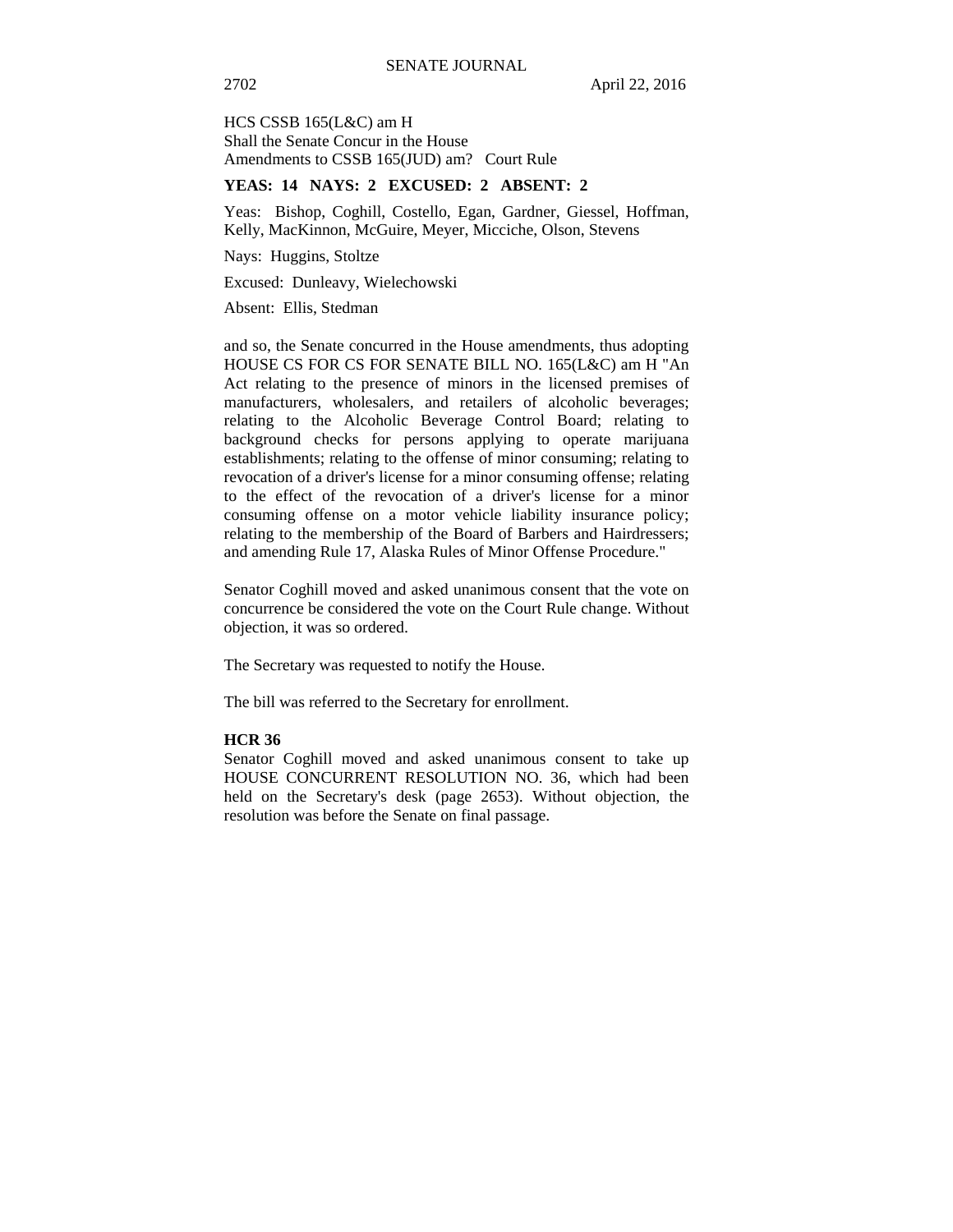April 22, 2016 2703

The question being: "Shall HOUSE CONCURRENT RESOLUTION NO. 36 Suspending Rules 24(c), 35, 41(b), and 42(e), Uniform Rules of the Alaska State Legislature, concerning Senate Bill No. 165, relating to the presence of minors in the licensed premises of manufacturers, wholesalers, and retailers of alcoholic beverages; relating to the Alcoholic Beverage Control Board; relating to background checks for persons applying to operate marijuana establishments; relating to the offense of minor consuming; relating to revocation of a driver's license for a minor consuming offense; relating to the effect of the revocation of a driver's license for a minor consuming offense on a motor vehicle liability insurance policy; and amending Rule 17, Alaska Rules of Minor Offense Procedure, pass the Senate?" The roll was taken with the following result:

HCR 36

Final Passage

### **YEAS: 16 NAYS: 0 EXCUSED: 2 ABSENT: 2**

Yeas: Bishop, Coghill, Costello, Egan, Gardner, Giessel, Hoffman, Huggins, Kelly, MacKinnon, McGuire, Meyer, Micciche, Olson, Stevens, Stoltze

Excused: Dunleavy, Wielechowski

Absent: Ellis, Stedman

and so, HOUSE CONCURRENT RESOLUTION NO. 36 passed the Senate, was signed by the President and Secretary and returned to the House.

#### **Announcements**

Rule 23(d) of the Alaska State Legislature Uniform Rules is currently in effect.

Announcements are at the end of the journal.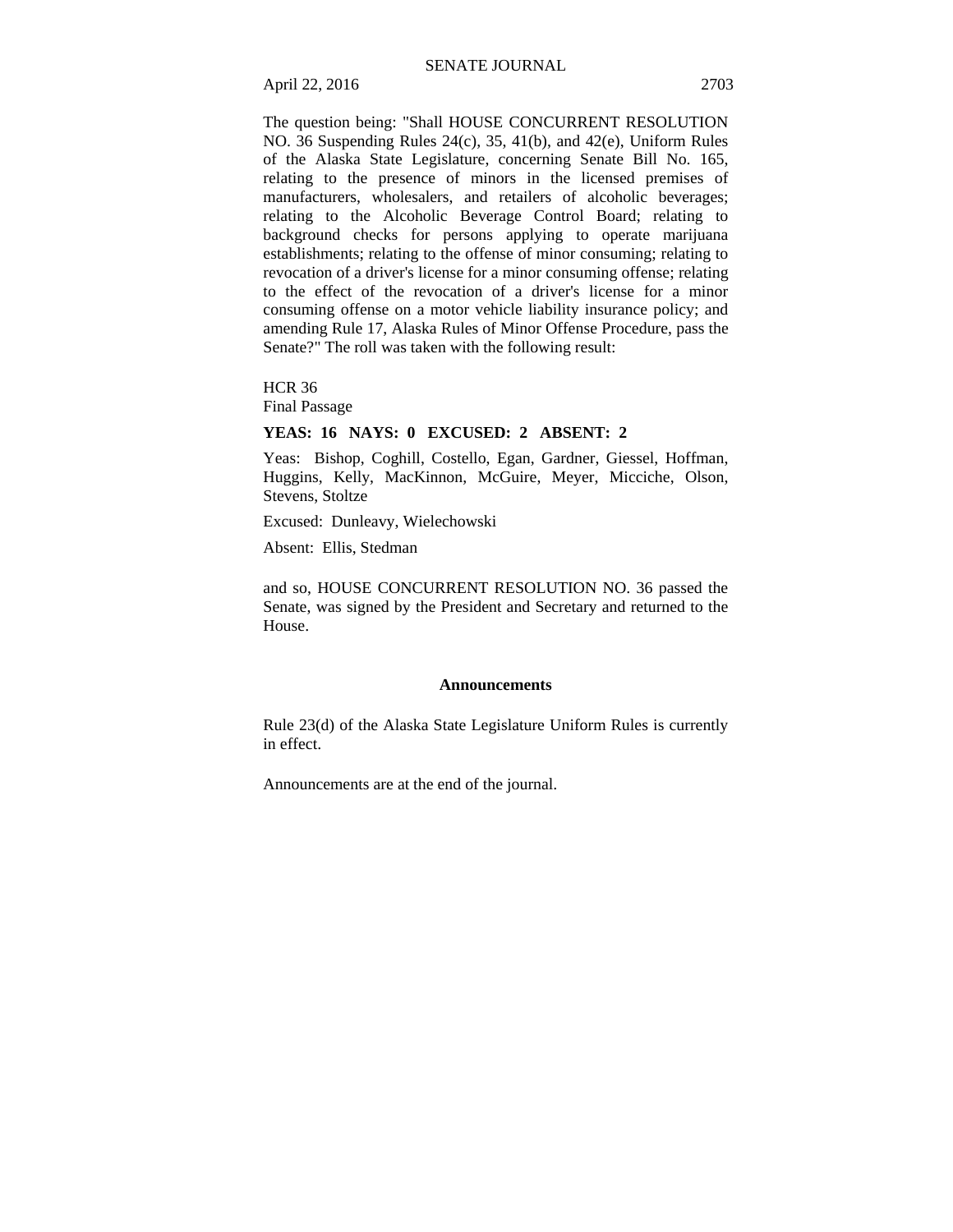# **Adjournment**

Senator Coghill moved and asked unanimous consent that the Senate stand in adjournment until 1:00 p.m., April 25, 2016. Without objection, the Senate adjourned at 11:31 a.m.

> Liz Clark Secretary of the Senate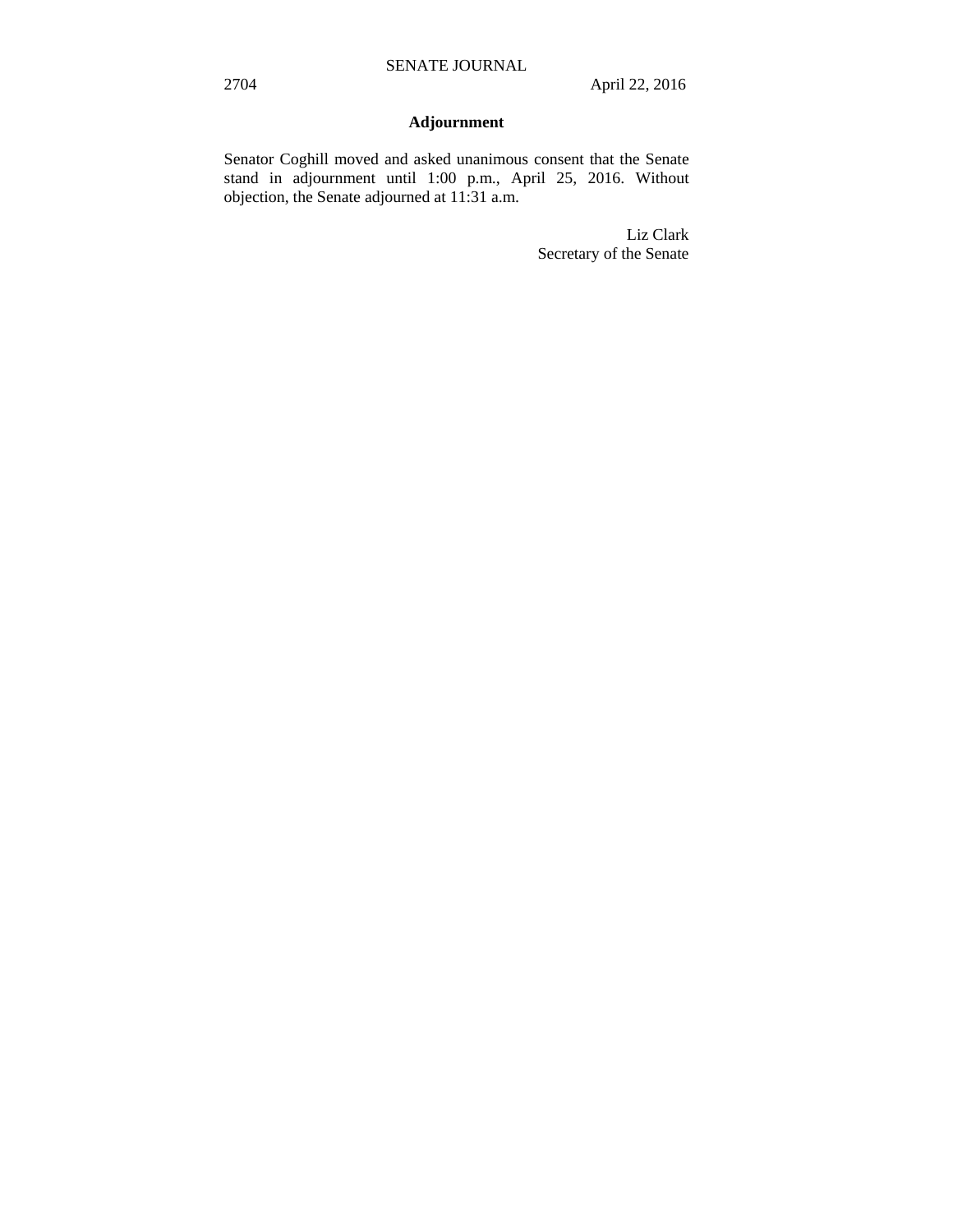#### **Announcements**

Americans with Disabilities Act Notice - Persons with disabilities who require special accommodation or alternative communication formats to access committee meetings may contact the appropriate committee office or the Legislative Information Office in their community. Reasonable advance notice is needed to accommodate the request. For further information, call the ADA Coordinator at 465-3854 Voice/465-4980 TDD.

#### **STANDING COMMITTEES**

+ indicates teleconference

= indicates bill previously heard/scheduled

# **FINANCE**

| Apr $25$ | <b>Monday</b>                    | <b>Senate Finance 532</b> | $2:00$ PM |
|----------|----------------------------------|---------------------------|-----------|
| $^{+}$   | Bills Previously Heard/Scheduled |                           |           |
|          |                                  |                           |           |

#### **RESOURCES**

| <b>May 06</b> | Friday                                            | <b>Anch Lio Conf Rm</b>                                           | 10:00 AM |
|---------------|---------------------------------------------------|-------------------------------------------------------------------|----------|
|               | -- Testimony <invitation only=""> --</invitation> |                                                                   |          |
|               |                                                   | <joint committee="" house="" resources="" the="" with=""></joint> |          |
| $^{+}$        | Alaska LNG Project Update:                        |                                                                   |          |
|               | Project Update                                    |                                                                   |          |
|               | <b>Fiscal Team Update</b>                         |                                                                   |          |
|               | State of Alaska Gas Team Update                   |                                                                   |          |
|               |                                                   |                                                                   |          |

# **JOINT COMMITTEES**

## **SELECT COMMITTEE ON LEGISLATIVE ETHICS**

| May $03$ | <b>Tuesday</b>               | <b>Anch Lio Auditorium</b> | 8:30 AM |
|----------|------------------------------|----------------------------|---------|
|          | - Welcome New Public Members |                            |         |
|          | - Approval of Agenda         |                            |         |
|          | - Approval of Minutes        |                            |         |
|          | (continued on the next page) |                            |         |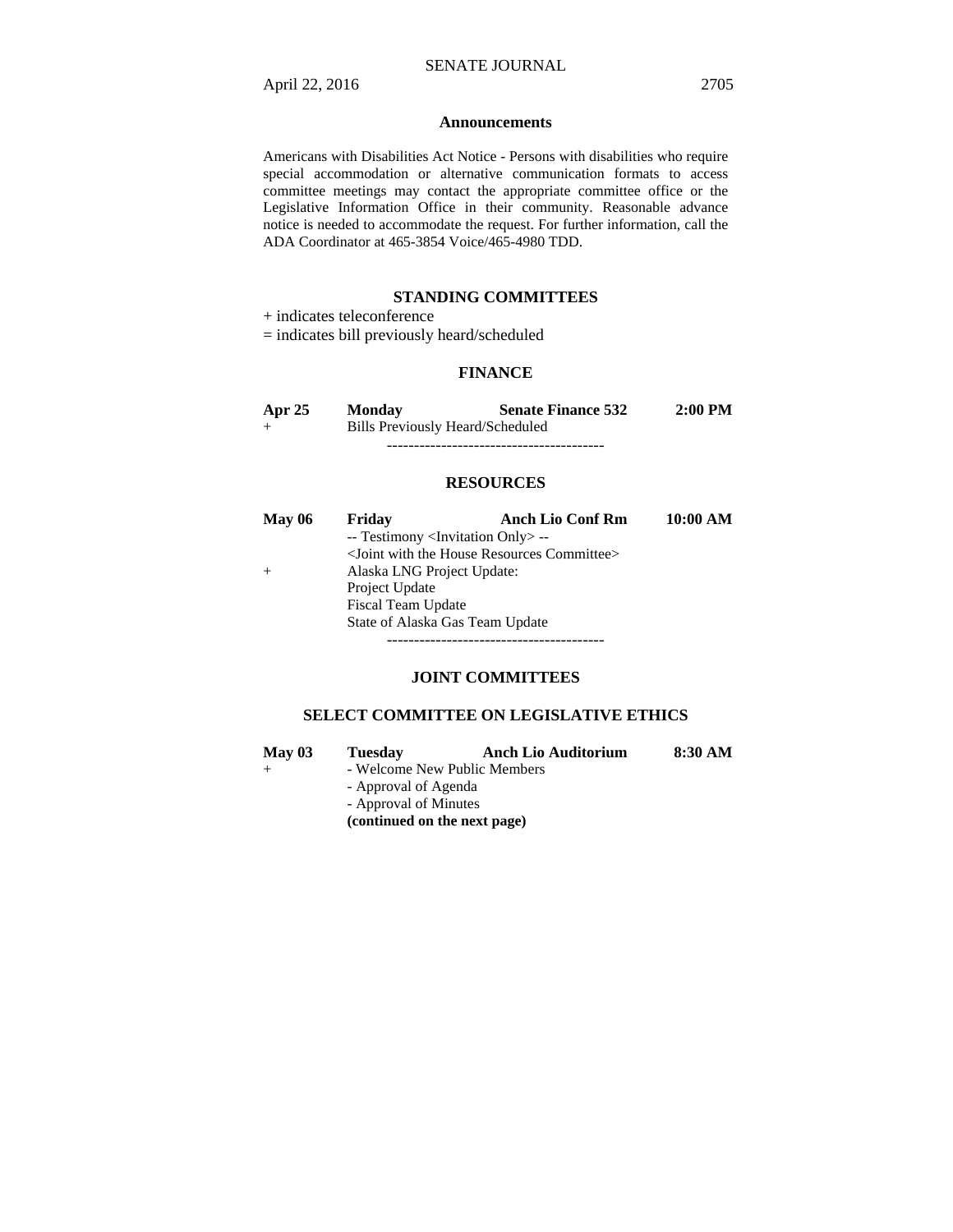# **SELECT COMMITTEE ON LEGISLATIVE ETHICS (continued)**

## **(continued from the previous page)**

 January 25, 2016 Full Committee January 26, 2016 House Subcommittee - Public Comment - Election of New Officers - Chair/Staff Report Informal Advice Staff Report Update: Public Member Committee Appointment Information 2016 Ethics Training - AS 24.60.150(a)(3) and (4) Ethics Disclosures: Representative Tarr Letter, Current Disclosure Status Update: Fine Payments Campaign Year Oversight Activities - Budget FY16 Budget to March 31, 2016 FY17 Budget - 2015/2016 Legislation Update - EXECUTIVE SESSION - Public Session - Other Business

| May $03$ | <b>Tuesday</b>      | <b>Anch Lio Auditorium</b> | $12:00$ PM |
|----------|---------------------|----------------------------|------------|
|          |                     | -- SENATE SUBCOMMITTEE --  |            |
|          | - Public Comment    |                            |            |
|          | - EXECUTIVE SESSION |                            |            |
|          | - Public Session    |                            |            |
|          |                     |                            |            |
|          |                     |                            |            |

# **CONFERENCE COMMITTEES**

## **CONFERENCE COMMITTEE ON HB256 AND HB257**

| Apr 22 Friday |                                         | <b>Senate Finance 532</b>                     | 9:00 AM |
|---------------|-----------------------------------------|-----------------------------------------------|---------|
|               |                                         | = HB 256 APPROP: OPERATING BUDGET/LOANS/FUNDS |         |
|               | $=$ HB 257 APPROP: MENTAL HEALTH BUDGET |                                               |         |
|               |                                         |                                               |         |
|               |                                         |                                               |         |
|               | Apr 25 Monday                           | Senate Finance 532 3:00 PM                    |         |
|               |                                         | = HB 256 APPROP: OPERATING BUDGET/LOANS/FUNDS |         |